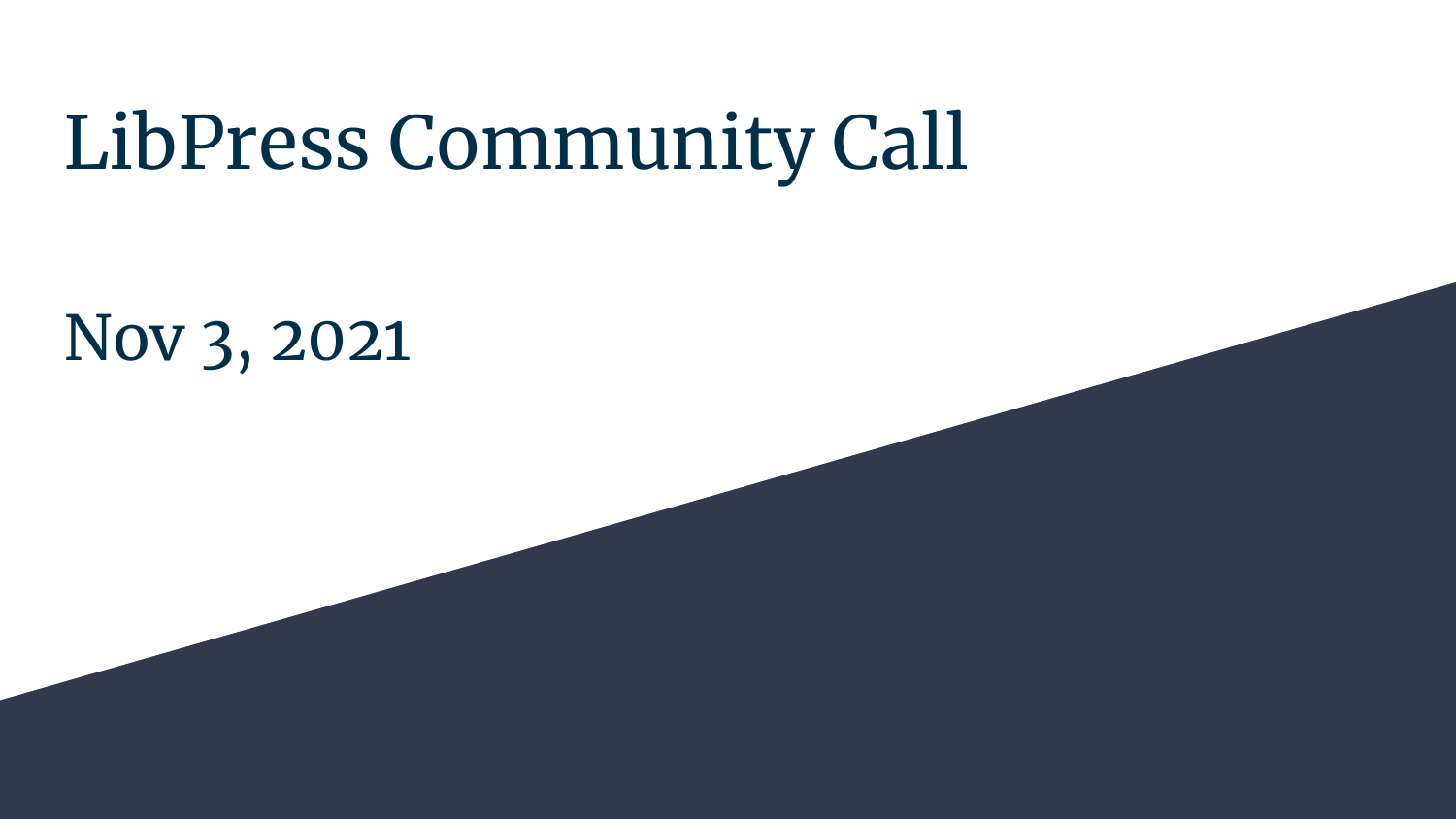## Agenda

- Staffing Changes/Introductions
- Unpacking the Survey
- Future Plans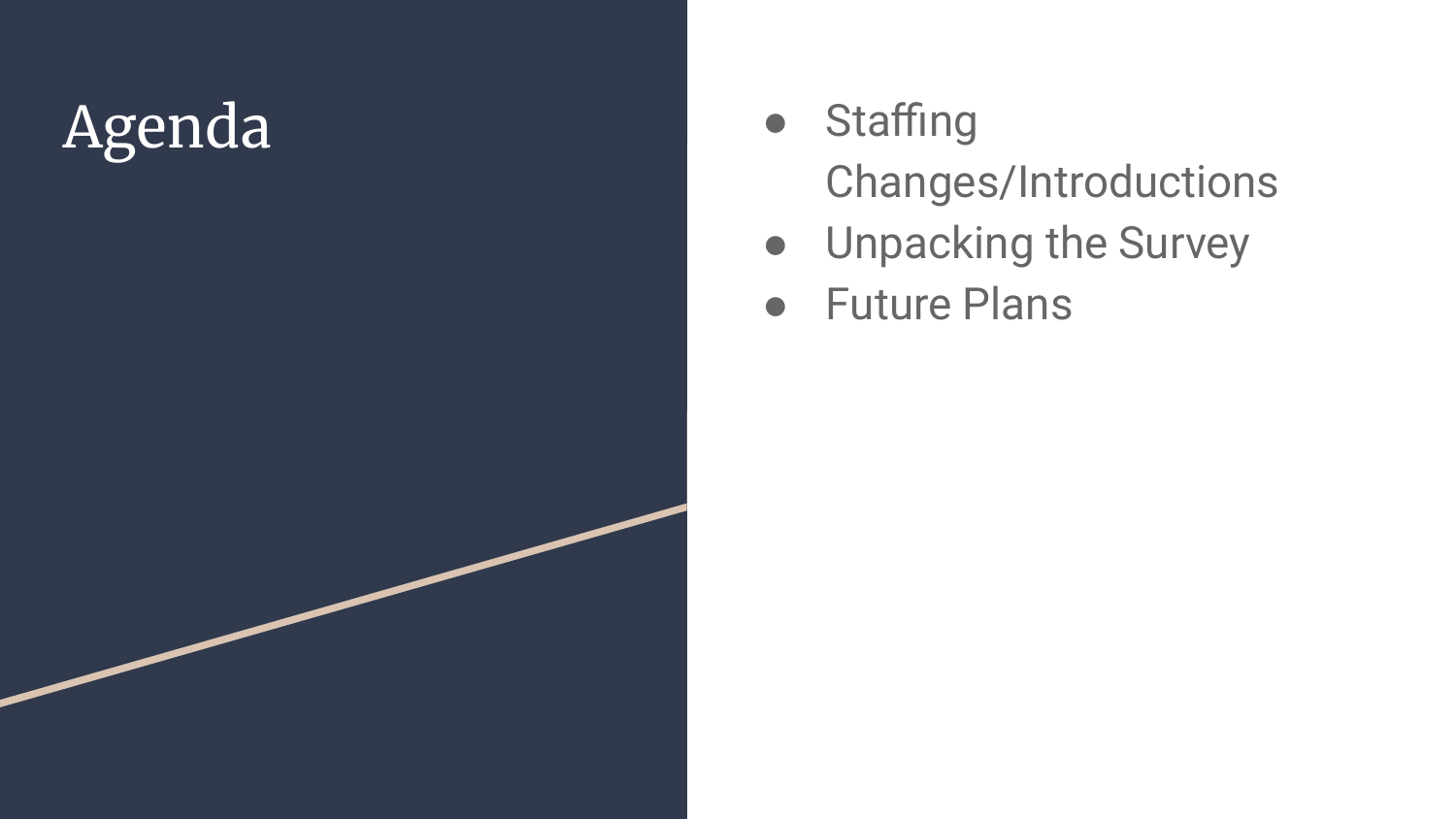#### Staffing Changes and Introductions<sup>1</sup>

- Neil Firkins departure
- Introducing the new LibPress Coordinator Christine Wallace
- Introducing other Co-op Staff who Support LibPress
	- Sam Edwards
	- **Christine Burns**
	- Jennifer Pringle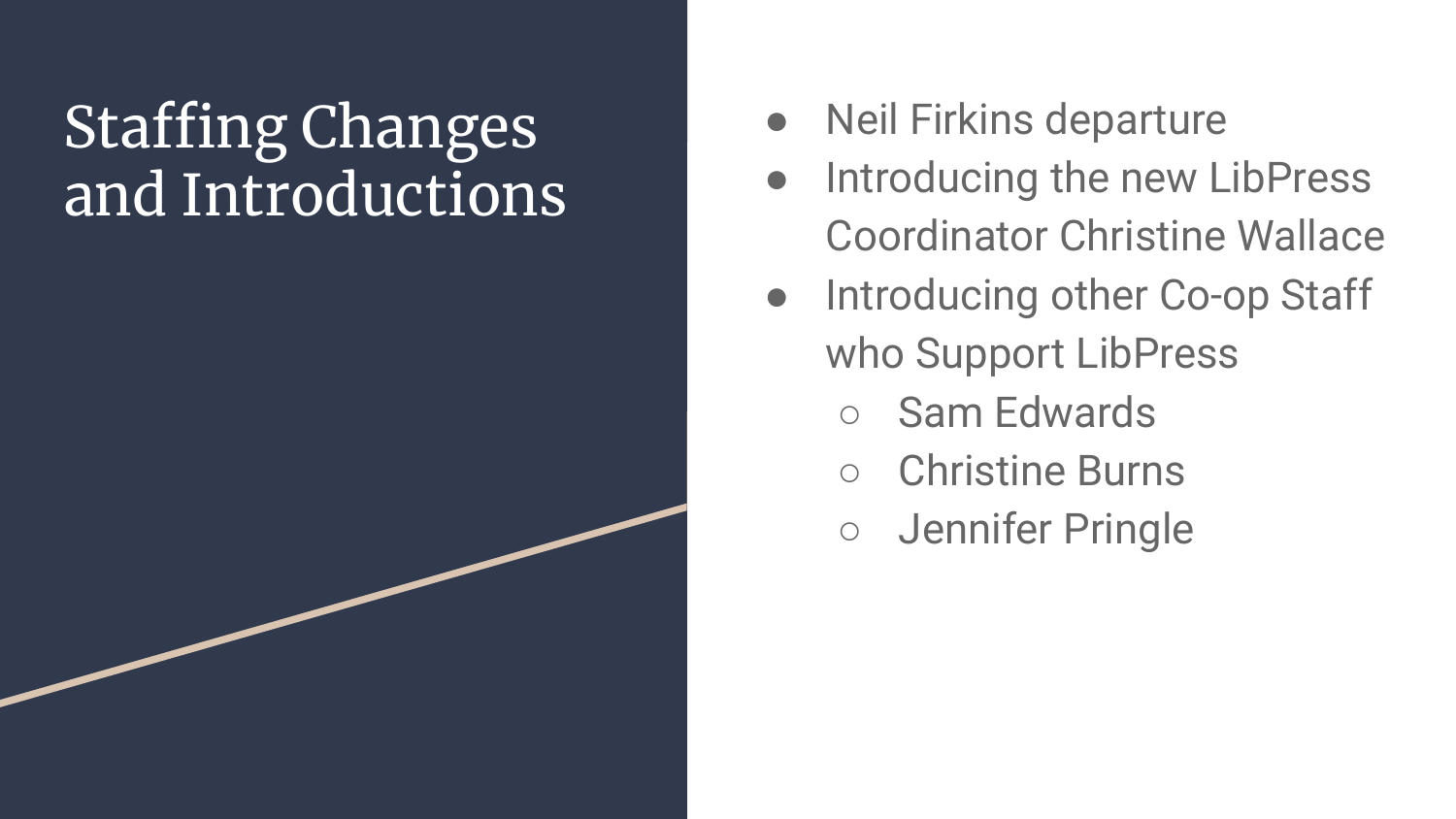### The Survey

- Reads mostly positive but a few areas seem worth unpacking
	- 1. Need for continued training offerings
	- 2. Overall control of the site's design
	- 3. Development (or perceived lack thereof) of new features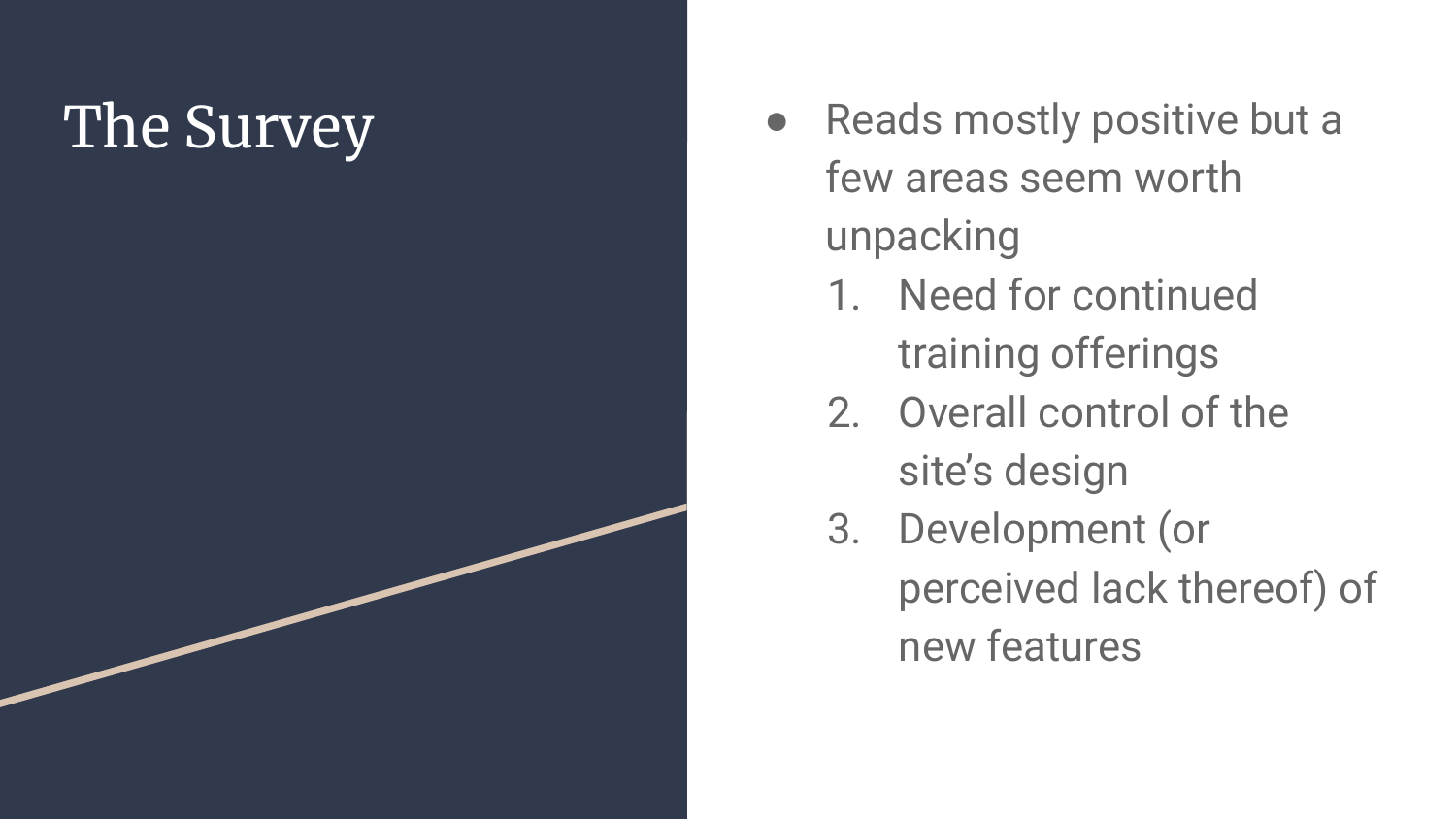#### But first some context

- LibPress launched in 2013 as a new (Co-op) provided) low-cost home for libraries
- Those original 30 libraries have now become 72
- Current price to libraries averages around \$350, higher or lower depenmding on a few factors
- This is underwritten by a subsidy from the BC government. Manitoba libraries pay the same amount but without an additional provincial subsidy
- Uses standard template and functionality to keep costs low for these 70+ libraries
- Originally offered in a "train the trainer" model (like Sitka) where training is done at implementation and then libraries expected to retain & pass on training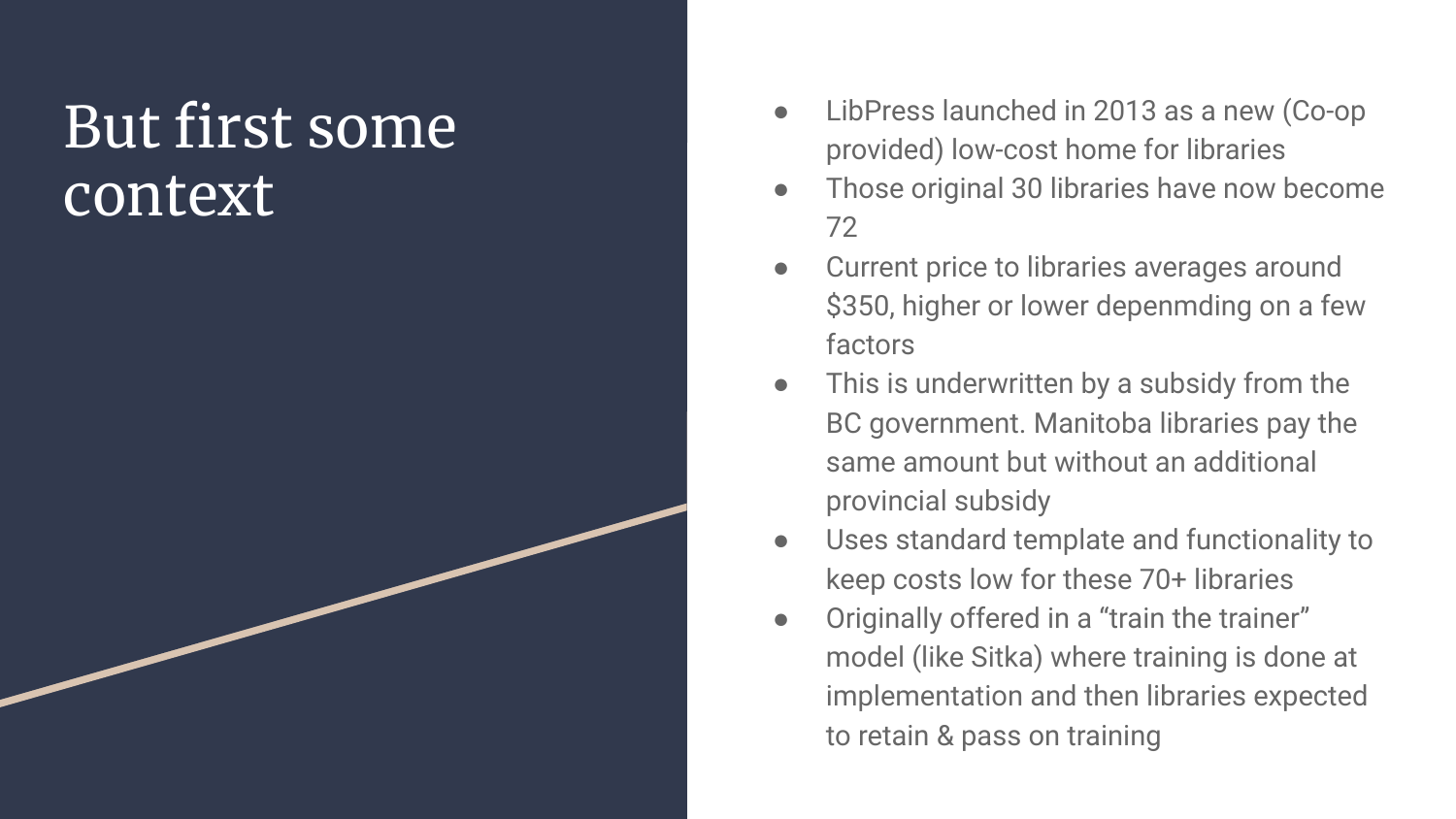Improvements since last survey (Feb 2019)

- Menu editing pilot
- Carousel fixes
- Chat client at start of pandemic
- Accommodated multiple external content vendors (i.e. Niche Academy)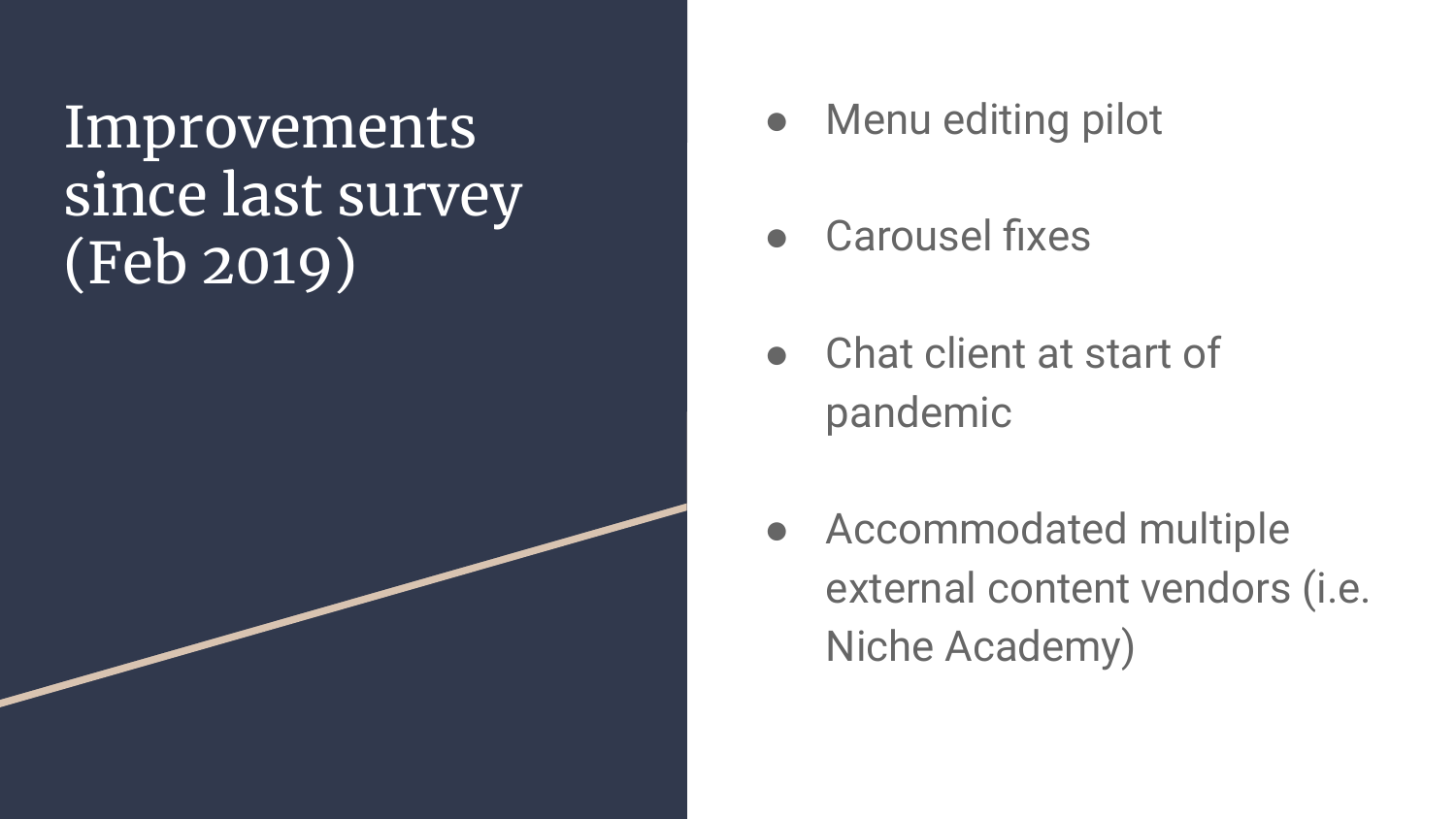#### Survey Ask #1 - Need for continued training offerings

- As I mentioned as context, all libraries sign an agreement for LibPress that specifies a "train the trainer" model
- However we recognize this doesn't seem to be working, especially with smaller libraries. So we're proposing two changes
	- "Continued Education" webinars throughout the year
	- Video "walk throughs" that demonstrate how to do certain tasks to supplement the manual
- We are not positioned to offer ad hoc re-trainings for free though, but will also be exploring as part of a larger re-think at the Co-op whether these can be offered for a fee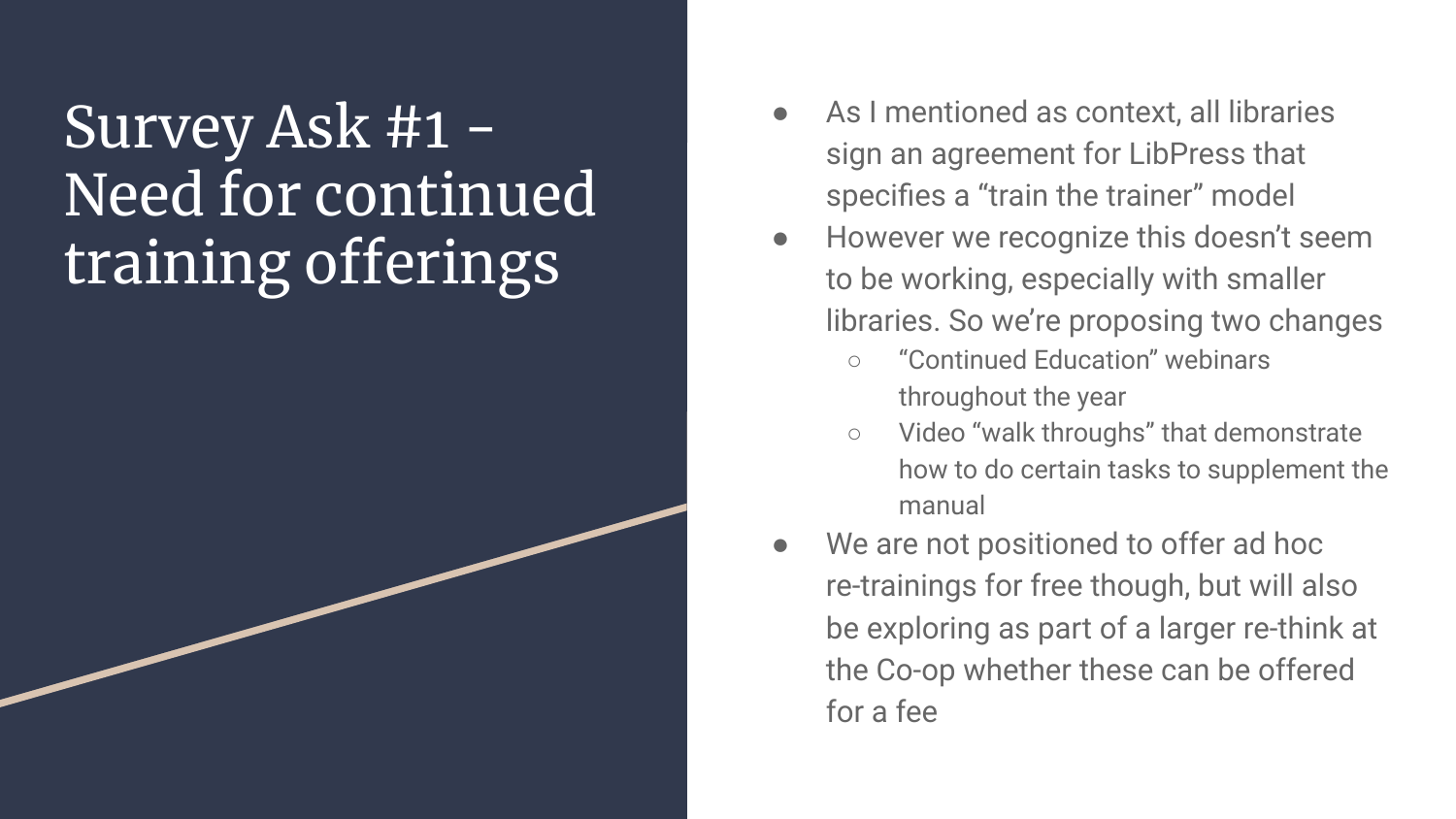Survey Ask #2 - Need for more control over look and feel

- 1. Theme redevelopment and the "Customizer"
- 2. Redeveloping how Highlights work on the front page
- 3. The need for constraints and Standalone Hosting as an option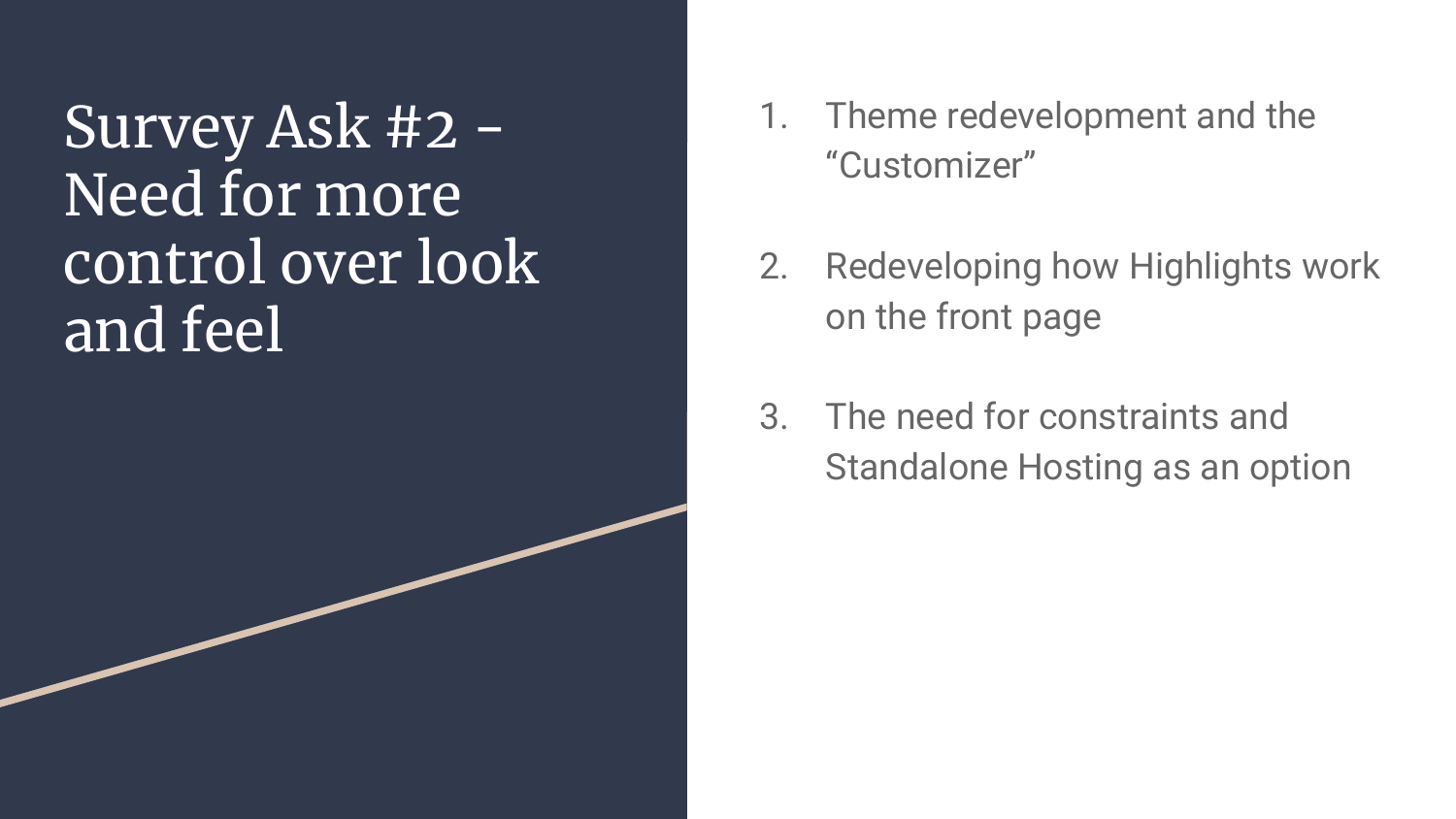Survey Ask #3 - More feature development

On the survey you ranked these proposed changes to features:

- 1. "More control over overall website layout, colours and design"
- 2. "Better control over highlights" and the "Ability to edit the menu myself,"
- 3. "Fast way for patrons to see all items the library has on-order" and "Automated Link Checking"

Often requested - ability to paste arbitrary code in our sites (and why we can't just do this)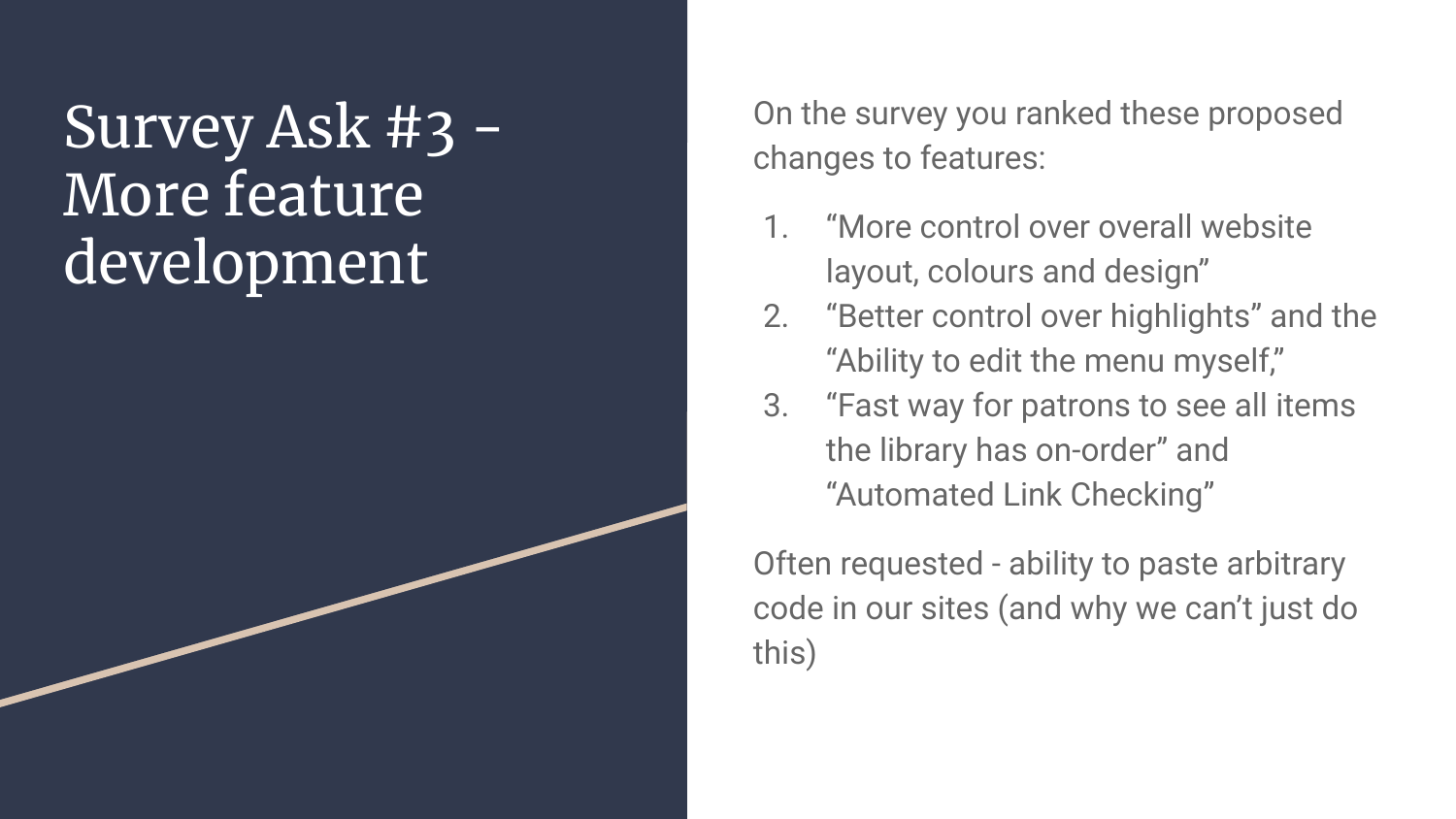#### Additional Development Plans

- Replacing time.ly, the calendar plugin
- Accessible Slideshows
- High Availability for LibPress sites
- More transparent development roadmaps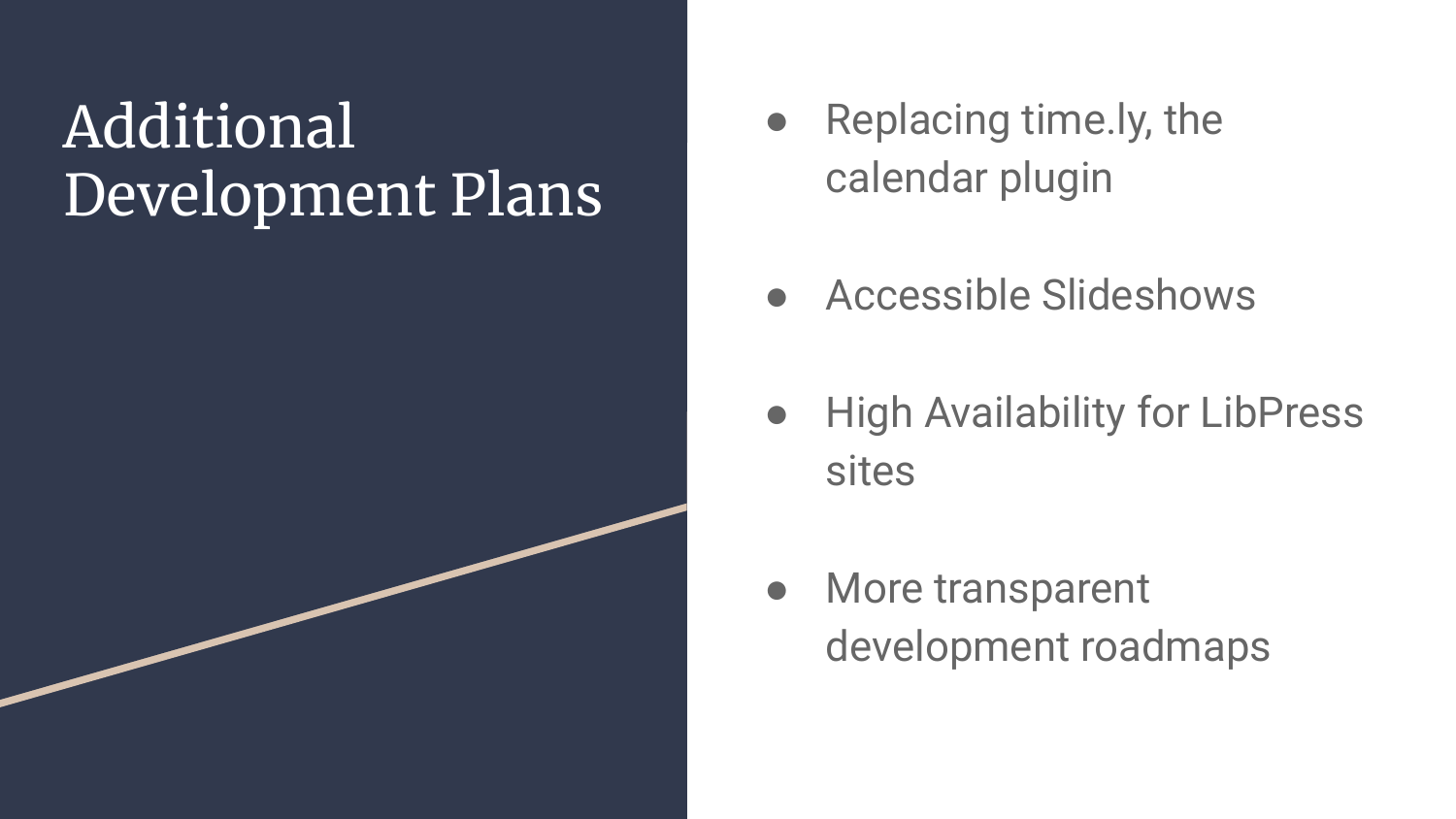#### "Enhanced" LibPress discussion

**What does that actually mean to you?**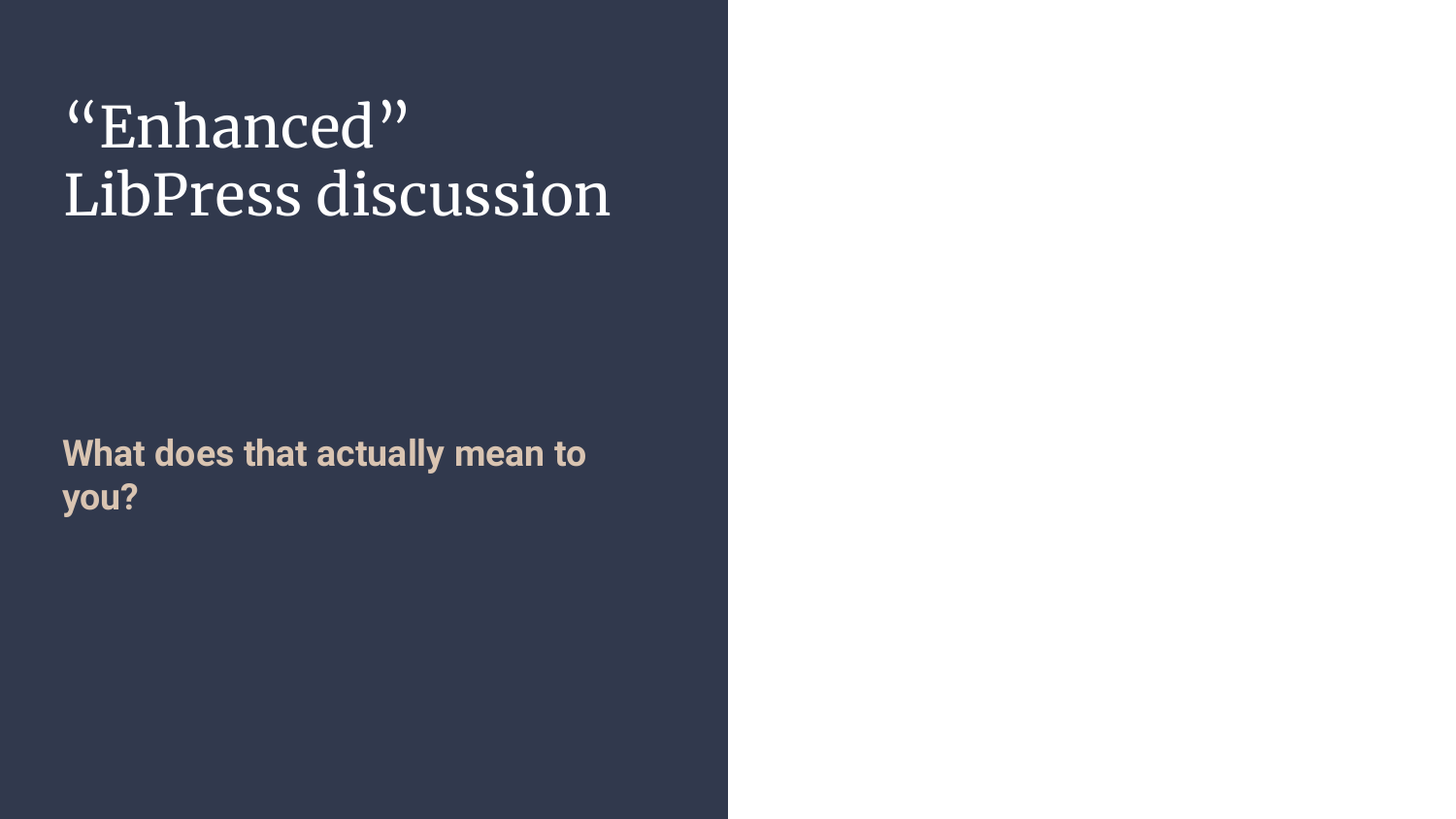Communications, Service Governance and Mutual Aid Between Libraries

- Why we chose to do a "Community" Call" and what other methods work for you
- Is there a need for a formal "business function group" - pros and cons
- Mutual Aid how can we all act more co-operatively on our websites?
	- Library-to-library discussions
	- Shared content